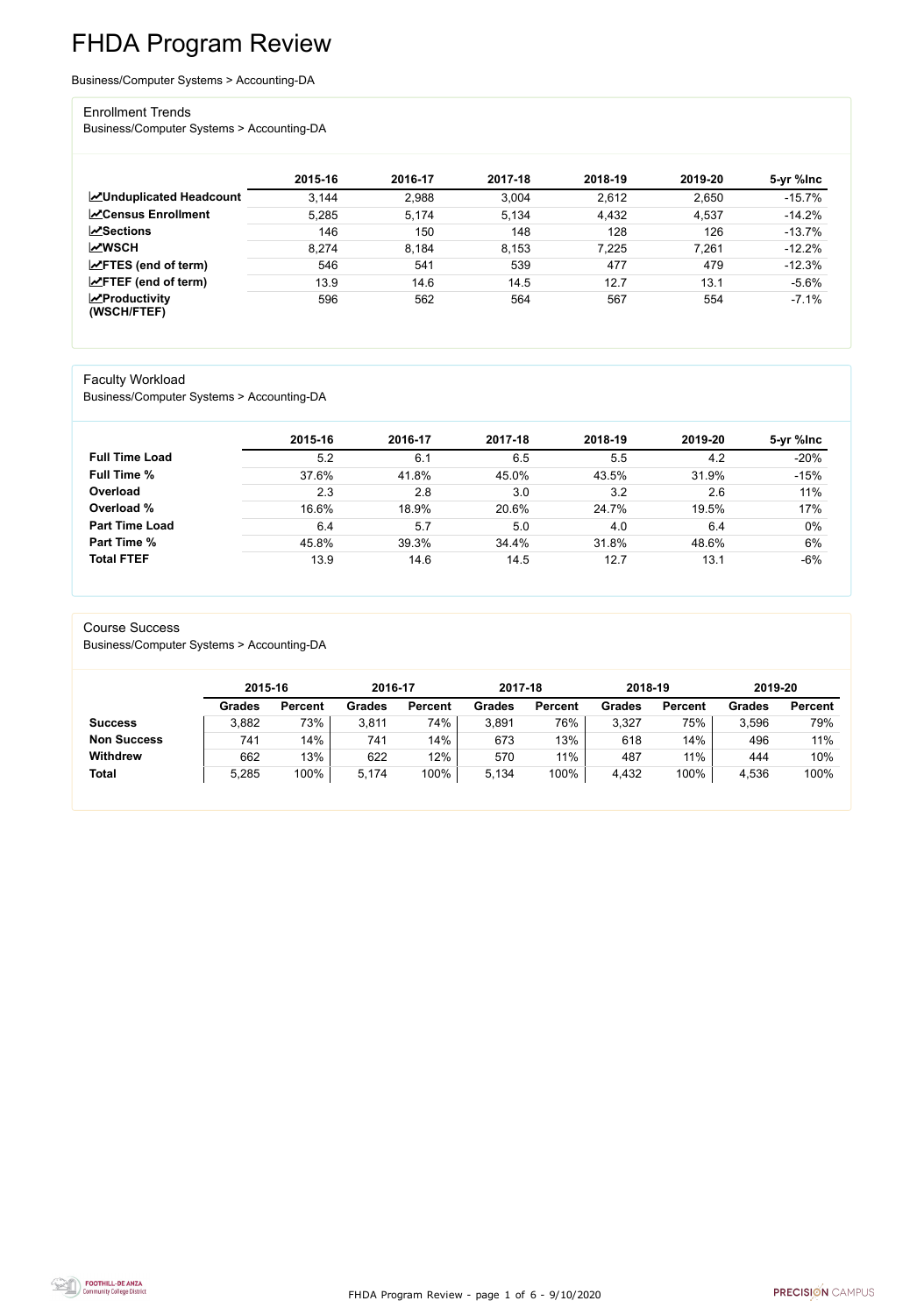FHDA Program Review - page 2 of 6 - 9/10/2020



### Course Success for African American, Latinx, and Filipinx Students

### Course Success for Asian, Native American, Pacific Islander, White, and Decline to State Students

|                    |               | 2015-16        |               | 2016-17        |               | 2017-18        | 2018-19       |                | 2019-20       |                |
|--------------------|---------------|----------------|---------------|----------------|---------------|----------------|---------------|----------------|---------------|----------------|
|                    | <b>Grades</b> | <b>Percent</b> | <b>Grades</b> | <b>Percent</b> | <b>Grades</b> | <b>Percent</b> | <b>Grades</b> | <b>Percent</b> | <b>Grades</b> | <b>Percent</b> |
| <b>Success</b>     | 699           | 58%            | 763           | 59%            | 721           | 61%            | 675           | 61%            | 797           | 66%            |
| <b>Non Success</b> | 280           | 23%            | 289           | 22%            | 255           | 22%            | 269           | 24%            | 227           | 19%            |
| <b>Withdrew</b>    | 219           | 18%            | 238           | 18%            | 203           | $17\%$         | 166           | 15%            | 176           | 15%            |
| <b>Total</b>       | ,198          | 100%           | ,290          | 100%           | 1.179         | 100%           | ,110          | 100%           | ,200          | 100%           |

|                    | 2015-16       |                | 2016-17       |                | 2017-18       |                | 2018-19       |                | 2019-20       |                |
|--------------------|---------------|----------------|---------------|----------------|---------------|----------------|---------------|----------------|---------------|----------------|
|                    | <b>Grades</b> | <b>Percent</b> | <b>Grades</b> | <b>Percent</b> | <b>Grades</b> | <b>Percent</b> | <b>Grades</b> | <b>Percent</b> | <b>Grades</b> | <b>Percent</b> |
| <b>Success</b>     | 3,183         | 78%            | 3,048         | 78%            | 3,170         | 80%            | 2,652         | 80%            | 2,799         | 84%            |
| <b>Non Success</b> | 461           | 11%            | 452           | 12%            | 418           | 11%            | 349           | 11%            | 269           | 8%             |
| <b>Withdrew</b>    | 443           | 11%            | 384           | 10%            | 367           | 9%             | 321           | 10%            | 268           | 8%             |
| <b>Total</b>       | 4,087         | 100%           | 3,884         | 100%           | 3,955         | 100%           | 3,322         | 100%           | 3,336         | 100%           |
|                    |               |                |               |                |               |                |               |                |               |                |

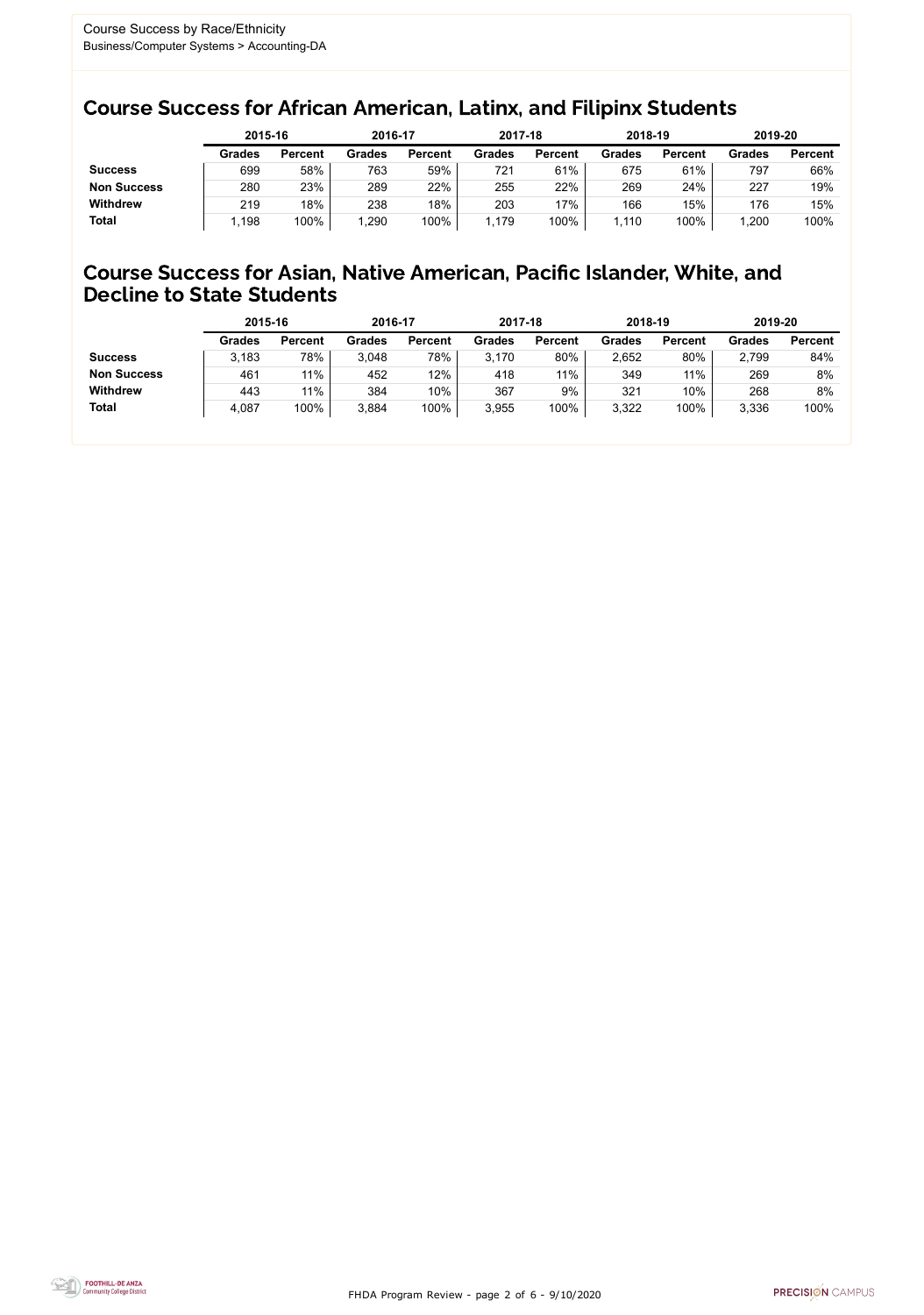

Some courses may continue to be listed but no longer have data due to renumbering or because the course was not offered in the past five years.



### by Gender

|                     |       | 2015-16        |       | 2016-17        |       | 2017-18        |       | 2018-19        | 2019-20 |                |
|---------------------|-------|----------------|-------|----------------|-------|----------------|-------|----------------|---------|----------------|
|                     | Enr   | <b>Percent</b> | Enr   | <b>Percent</b> | Enr   | <b>Percent</b> | Enr   | <b>Percent</b> | Enr     | <b>Percent</b> |
| <b>Female</b>       | 2,613 | 49%            | 2,505 | 48%            | 2,501 | 49%            | 2,118 | 48%            | 2,087   | 46%            |
| <b>Male</b>         | 2,645 | 50%            | 2,638 | 51%            | 2,593 | 51%            | 2,289 | 52%            | 2,415   | 53%            |
| <b>Not Reported</b> | 27    | $1\%$          | 31    | $1\%$          | 40    | 1%             | 25    | 1%             | 35      | 1%             |
| <b>Total</b>        | 5,285 | 100%           | 5,174 | 100%           | 5,134 | 100%           | 4,432 | 100%           | 4,537   | 100%           |

### by Ethnicity

|                         | 2015-16 |                | 2016-17 |                | 2017-18 |                | 2018-19 |                | 2019-20 |                |
|-------------------------|---------|----------------|---------|----------------|---------|----------------|---------|----------------|---------|----------------|
|                         | Enr     | <b>Percent</b> | Enr     | <b>Percent</b> | Enr     | <b>Percent</b> | Enr     | <b>Percent</b> | Enr     | <b>Percent</b> |
| <b>African American</b> | 138     | 3%             | 133     | 3%             | 141     | 3%             | 152     | 3%             | 137     | 3%             |
| <b>Asian</b>            | 3,049   | 58%            | 2,981   | 58%            | 2,978   | 58%            | 2,505   | 57%            | 2,467   | 54%            |
| <b>Filipinx</b>         | 257     | 5%             | 287     | 6%             | 214     | 4%             | 215     | 5%             | 213     | 5%             |
| Latinx                  | 803     | 15%            | 870     | 17%            | 824     | 16%            | 743     | 17%            | 850     | 19%            |
| <b>Native American</b>  | 8       | $0\%$          | 19      | $0\%$          | 16      | $0\%$          | 14      | $0\%$          | 20      | $0\%$          |
| <b>Pacific Islander</b> | 30      | $1\%$          | 32      | $1\%$          | 20      | $0\%$          | 30      | $1\%$          | 19      | $0\%$          |
| White                   | 861     | 16%            | 752     | 15%            | 865     | 17%            | 693     | 16%            | 691     | 15%            |
| <b>Decline to State</b> | 139     | 3%             | 100     | 2%             | 76      | $1\%$          | 80      | 2%             | 140     | 3%             |
| <b>Total</b>            | 5,285   | 100%           | 5,174   | 100%           | 5,134   | 100%           | 4,432   | 100%           | 4,537   | 100%           |

### by Age

|              |       | 2015-16        |       | 2016-17        |       | 2017-18        | 2018-19 |                | 2019-20 |                |
|--------------|-------|----------------|-------|----------------|-------|----------------|---------|----------------|---------|----------------|
|              | Enr   | <b>Percent</b> | Enr   | <b>Percent</b> | Enr   | <b>Percent</b> | Enr     | <b>Percent</b> | Enr     | <b>Percent</b> |
| 19 or less   | 706   | 13%            | 650   | 13%            | 578   | 11%            | 603     | 14%            | 750     | 17%            |
| $20 - 24$    | 2,735 | 52%            | 2,672 | 52%            | 2,512 | 49%            | 2,207   | 50%            | 2,218   | 49%            |
| 25-39        | ,453  | 27%            | 1,477 | 29%            | 1,613 | 31%            | ,283    | 29%            | 1,220   | 27%            |
| $40 +$       | 391   | 7%             | 375   | 7%             | 431   | 8%             | 339     | 8%             | 349     | 8%             |
| <b>Total</b> | 5,285 | 100%           | 5.174 | 100%           | 5,134 | 100%           | 4,432   | 100%           | 4,537   | 100%           |

## by Education Level

|                           | 2015-16 |                |       | 2016-17        |       | 2017-18        | 2018-19 |                | 2019-20 |                |
|---------------------------|---------|----------------|-------|----------------|-------|----------------|---------|----------------|---------|----------------|
|                           | Enr     | <b>Percent</b> | Enr   | <b>Percent</b> | Enr   | <b>Percent</b> | Enr     | <b>Percent</b> | Enr     | <b>Percent</b> |
| <b>Bachelor or higher</b> | 778     | 15%            | 830   | 16%            | ,126  | 22%            | 736     | 17%            | 651     | 14%            |
| <b>Associate</b>          | 162     | 3%             | 154   | 3%             | 181   | 4%             | 161     | 4%             | 157     | 3%             |
| <b>HS/Equivalent</b>      | 3,979   | 75%            | 3,822 | 74%            | 3,482 | 68%            | 3,224   | 73%            | 3,464   | 76%            |
| <b>All Other</b>          | 366     | 7%             | 368   | 7%             | 345   | 7%             | 311     | 7%             | 265     | 6%             |
| <b>Total</b>              | 5,285   | 100%           | 5,174 | 100%           | 5,134 | 100%           | 4,432   | 100%           | 4,537   | 100%           |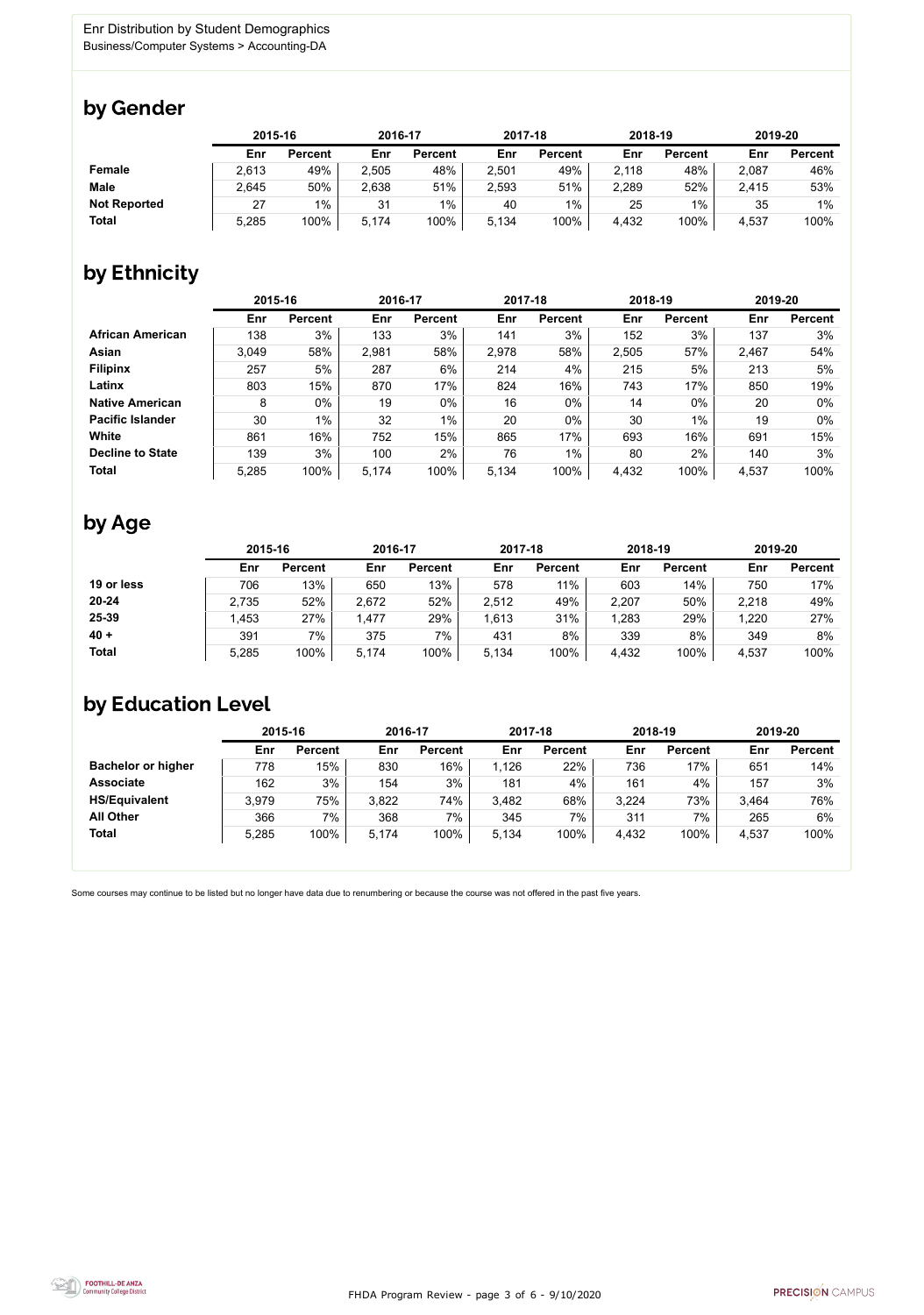FHDA Program Review - page 4 of 6 - 9/10/2020



### Success Rates by Gender Business/Computer Systems > Accounting-DA

|                     | 2019-20        |                 |               |                |               |                |               |                |  |  |  |  |  |
|---------------------|----------------|-----------------|---------------|----------------|---------------|----------------|---------------|----------------|--|--|--|--|--|
|                     | <b>Success</b> | <b>Withdrew</b> |               | <b>Total</b>   |               |                |               |                |  |  |  |  |  |
|                     | <b>Grades</b>  | <b>Percent</b>  | <b>Grades</b> | <b>Percent</b> | <b>Grades</b> | <b>Percent</b> | <b>Grades</b> | <b>Percent</b> |  |  |  |  |  |
| <b>Female</b>       | 1,705          | 82%             | 209           | 10%            | 173           | 8%             | 2,087         | 100%           |  |  |  |  |  |
| <b>Male</b>         | .859           | 77%             | 286           | 12%            | 269           | 11%            | 2,414         | 100%           |  |  |  |  |  |
| <b>Not Reported</b> | 32             | 91%             |               | 3%             |               | 6%             | 35            | 100%           |  |  |  |  |  |
| All                 | 3,596          | 79%             | 496           | 11%            | 444           | 10%            | 4,536         | 100%           |  |  |  |  |  |

|                     |               |                                      |               | 2018-19        |               |                |               |                |  |
|---------------------|---------------|--------------------------------------|---------------|----------------|---------------|----------------|---------------|----------------|--|
|                     |               | <b>Non Success</b><br><b>Success</b> |               |                |               |                | <b>Total</b>  |                |  |
|                     | <b>Grades</b> | <b>Percent</b>                       | <b>Grades</b> | <b>Percent</b> | <b>Grades</b> | <b>Percent</b> | <b>Grades</b> | <b>Percent</b> |  |
| Female              | 1,650         | 78%                                  | 260           | 12%            | 208           | 10%            | 2,118         | 100%           |  |
| <b>Male</b>         | .661          | 73%                                  | 351           | 15%            | 277           | 12%            | 2,289         | 100%           |  |
| <b>Not Reported</b> | 16            | 64%                                  |               | 28%            |               | 8%             | 25            | 100%           |  |
| All                 | 3,327         | 75%                                  | 618           | 14%            | 487           | 11%            | 4,432         | 100%           |  |

|                     |               | 2017-18                                                                 |               |                |               |                |               |                |  |  |  |  |  |
|---------------------|---------------|-------------------------------------------------------------------------|---------------|----------------|---------------|----------------|---------------|----------------|--|--|--|--|--|
|                     |               | <b>Withdrew</b><br><b>Total</b><br><b>Success</b><br><b>Non Success</b> |               |                |               |                |               |                |  |  |  |  |  |
|                     | <b>Grades</b> | <b>Percent</b>                                                          | <b>Grades</b> | <b>Percent</b> | <b>Grades</b> | <b>Percent</b> | <b>Grades</b> | <b>Percent</b> |  |  |  |  |  |
| <b>Female</b>       | 1,982         | 79%                                                                     | 266           | 11%            | 253           | 10%            | 2,501         | 100%           |  |  |  |  |  |
| <b>Male</b>         | 1,878         | 72%                                                                     | 402           | 16%            | 313           | 12%            | 2,593         | 100%           |  |  |  |  |  |
| <b>Not Reported</b> | 31            | 78%                                                                     | 5             | 13%            | 4             | 10%            | 40            | 100%           |  |  |  |  |  |
| All                 | 3,891         | 76%                                                                     | 673           | 13%            | 570           | 11%            | 5,134         | 100%           |  |  |  |  |  |

|                     |                | 2016-17        |                    |                |                 |                |               |                |  |  |
|---------------------|----------------|----------------|--------------------|----------------|-----------------|----------------|---------------|----------------|--|--|
|                     | <b>Success</b> |                | <b>Non Success</b> |                | <b>Withdrew</b> |                | <b>Total</b>  |                |  |  |
|                     | <b>Grades</b>  | <b>Percent</b> | <b>Grades</b>      | <b>Percent</b> | <b>Grades</b>   | <b>Percent</b> | <b>Grades</b> | <b>Percent</b> |  |  |
| Female              | 1,926          | 77%            | 310                | 12%            | 269             | 11%            | 2,505         | 100%           |  |  |
| <b>Male</b>         | 862.           | 71%            | 426                | 16%            | 350             | 13%            | 2,638         | 100%           |  |  |
| <b>Not Reported</b> | 23             | 74%            | 5                  | 16%            | ບ               | 10%            | 31            | 100%           |  |  |
| All                 | 3,811          | 74%            | 741                | 14%            | 622             | 12%            | 5,174         | 100%           |  |  |

|                     | 2015-16       |                                                  |               |                |               |                |               |                |  |
|---------------------|---------------|--------------------------------------------------|---------------|----------------|---------------|----------------|---------------|----------------|--|
|                     |               | Withdrew<br><b>Non Success</b><br><b>Success</b> |               |                |               |                |               | <b>Total</b>   |  |
|                     | <b>Grades</b> | <b>Percent</b>                                   | <b>Grades</b> | <b>Percent</b> | <b>Grades</b> | <b>Percent</b> | <b>Grades</b> | <b>Percent</b> |  |
| Female              | 2,014         | 77%                                              | 309           | 12%            | 290           | 11%            | 2,613         | 100%           |  |
| <b>Male</b>         | 1,851         | 70%                                              | 425           | 16%            | 369           | 14%            | 2,645         | 100%           |  |
| <b>Not Reported</b> | 17            | 63%                                              |               | 26%            | 3             | 11%            | 27            | 100%           |  |
| All                 | 3,882         | 73%                                              | 741           | 14%            | 662           | 13%            | 5,285         | 100%           |  |

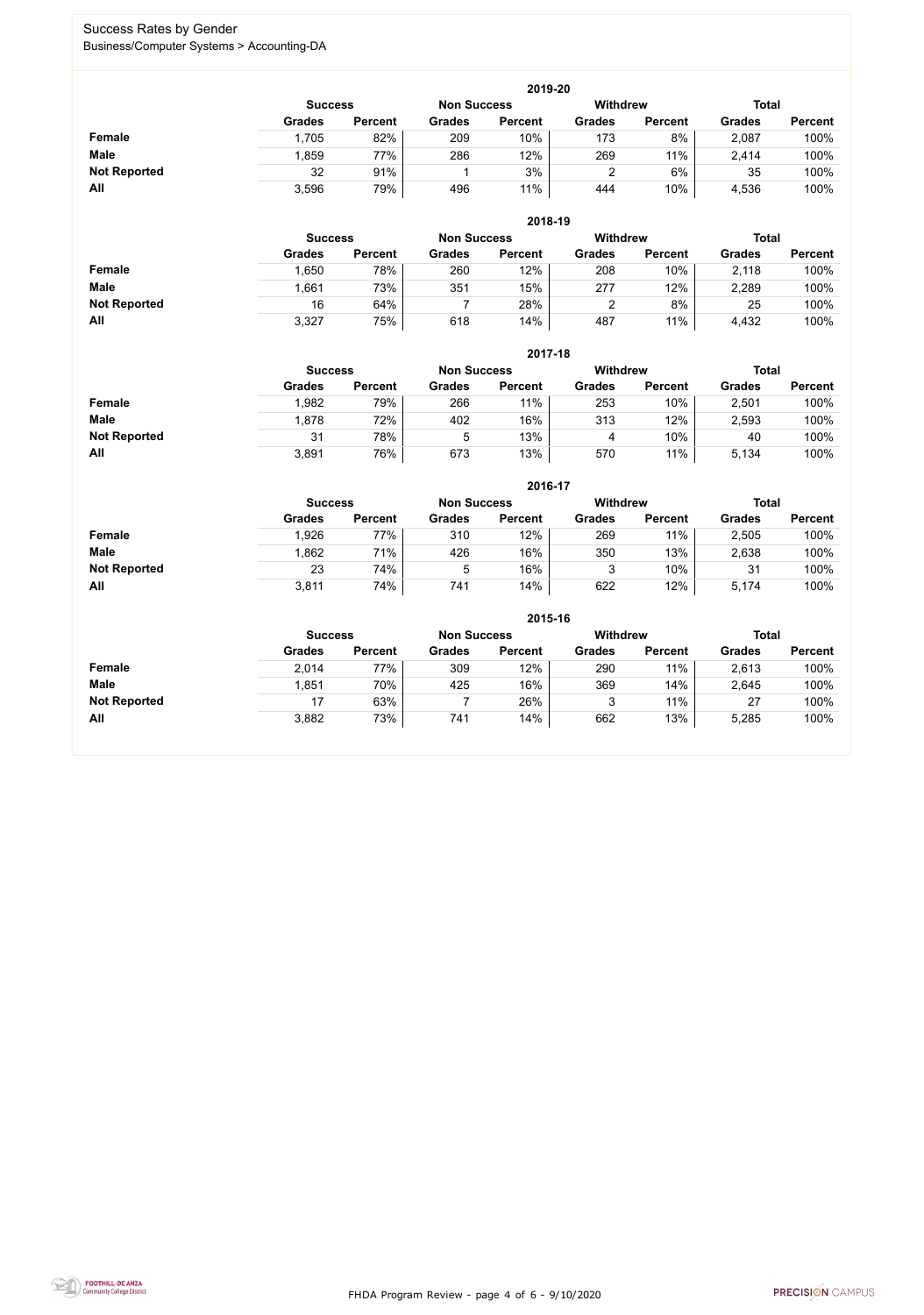FHDA Program Review - page 5 of 6 - 9/10/2020



### Success Rates by Age Business/Computer Systems > Accounting-DA

|            | 2019-20        |                |                                       |                |               |                |               |                |  |
|------------|----------------|----------------|---------------------------------------|----------------|---------------|----------------|---------------|----------------|--|
|            | <b>Success</b> |                | <b>Withdrew</b><br><b>Non Success</b> |                |               |                | <b>Total</b>  |                |  |
|            | <b>Grades</b>  | <b>Percent</b> | <b>Grades</b>                         | <b>Percent</b> | <b>Grades</b> | <b>Percent</b> | <b>Grades</b> | <b>Percent</b> |  |
| 19 or less | 638            | 85%            | 58                                    | 8%             | 54            | 7%             | 750           | 100%           |  |
| $20 - 24$  | 1,727          | 78%            | 272                                   | 12%            | 218           | 10%            | 2,217         | 100%           |  |
| 25-39      | 939            | 77%            | 142                                   | 12%            | 139           | 11%            | 1,220         | 100%           |  |
| $40 +$     | 292            | 84%            | 24                                    | 7%             | 33            | 9%             | 349           | 100%           |  |
| All        | 3,596          | 79%            | 496                                   | 11%            | 444           | 10%            | 4,536         | 100%           |  |

|            | 2018-19        |                    |               |                 |               |                |               |                |  |
|------------|----------------|--------------------|---------------|-----------------|---------------|----------------|---------------|----------------|--|
|            | <b>Success</b> | <b>Non Success</b> |               | <b>Withdrew</b> |               | <b>Total</b>   |               |                |  |
|            | <b>Grades</b>  | <b>Percent</b>     | <b>Grades</b> | <b>Percent</b>  | <b>Grades</b> | <b>Percent</b> | <b>Grades</b> | <b>Percent</b> |  |
| 19 or less | 487            | 81%                | 60            | 10%             | 56            | 9%             | 603           | 100%           |  |
| $20 - 24$  | 1,588          | 72%                | 359           | 16%             | 260           | 12%            | 2,207         | 100%           |  |
| 25-39      | 967            | 75%                | 172           | 13%             | 144           | 11%            | 1,283         | 100%           |  |
| $40 +$     | 285            | 84%                | 27            | 8%              | 27            | 8%             | 339           | 100%           |  |
| All        | 3,327          | 75%                | 618           | 14%             | 487           | 11%            | 4,432         | 100%           |  |

|            | 2017-18                              |                |               |                |                 |                |               |                |  |
|------------|--------------------------------------|----------------|---------------|----------------|-----------------|----------------|---------------|----------------|--|
|            | <b>Non Success</b><br><b>Success</b> |                |               |                | <b>Withdrew</b> |                | <b>Total</b>  |                |  |
|            | <b>Grades</b>                        | <b>Percent</b> | <b>Grades</b> | <b>Percent</b> | <b>Grades</b>   | <b>Percent</b> | <b>Grades</b> | <b>Percent</b> |  |
| 19 or less | 473                                  | 82%            | 47            | 8%             | 58              | 10%            | 578           | 100%           |  |
| $20 - 24$  | 1,805                                | 72%            | 415           | 17%            | 292             | 12%            | 2,512         | 100%           |  |
| 25-39      | .265                                 | 78%            | 171           | 11%            | 177             | 11%            | 1,613         | 100%           |  |
| $40 +$     | 348                                  | 81%            | 40            | 9%             | 43              | 10%            | 431           | 100%           |  |
| All        | 3,891                                | 76%            | 673           | 13%            | 570             | 11%            | 5,134         | 100%           |  |

|            | 2016-17                              |                |               |                |                 |                |               |                |  |
|------------|--------------------------------------|----------------|---------------|----------------|-----------------|----------------|---------------|----------------|--|
|            | <b>Non Success</b><br><b>Success</b> |                |               |                | <b>Withdrew</b> |                | <b>Total</b>  |                |  |
|            | <b>Grades</b>                        | <b>Percent</b> | <b>Grades</b> | <b>Percent</b> | <b>Grades</b>   | <b>Percent</b> | <b>Grades</b> | <b>Percent</b> |  |
| 19 or less | 492                                  | 76%            | 87            | 13%            | 71              | 11%            | 650           | 100%           |  |
| $20 - 24$  | 1,896                                | 71%            | 435           | 16%            | 341             | 13%            | 2,672         | 100%           |  |
| 25-39      | 1,105                                | 75%            | 202           | 14%            | 170             | 12%            | 1,477         | 100%           |  |
| $40 +$     | 318                                  | 85%            | 17            | 5%             | 40              | 11%            | 375           | 100%           |  |
| All        | 3,811                                | 74%            | 741           | 14%            | 622             | 12%            | 5,174         | 100%           |  |

|            | 2015-16                              |                |               |                |                 |                |               |                |  |
|------------|--------------------------------------|----------------|---------------|----------------|-----------------|----------------|---------------|----------------|--|
|            | <b>Non Success</b><br><b>Success</b> |                |               |                | <b>Withdrew</b> |                | <b>Total</b>  |                |  |
|            | <b>Grades</b>                        | <b>Percent</b> | <b>Grades</b> | <b>Percent</b> | <b>Grades</b>   | <b>Percent</b> | <b>Grades</b> | <b>Percent</b> |  |
| 19 or less | 531                                  | 75%            | 95            | 13%            | 80              | 11%            | 706           | 100%           |  |
| $20 - 24$  | 1,972                                | 72%            | 411           | 15%            | 352             | 13%            | 2,735         | 100%           |  |
| 25-39      | 1,064                                | 73%            | 199           | 14%            | 190             | 13%            | 1,453         | 100%           |  |
| $40 +$     | 315                                  | 81%            | 36            | 9%             | 40              | 10%            | 391           | 100%           |  |
| All        | 3,882                                | 73%            | 741           | 14%            | 662             | 13%            | 5,285         | 100%           |  |